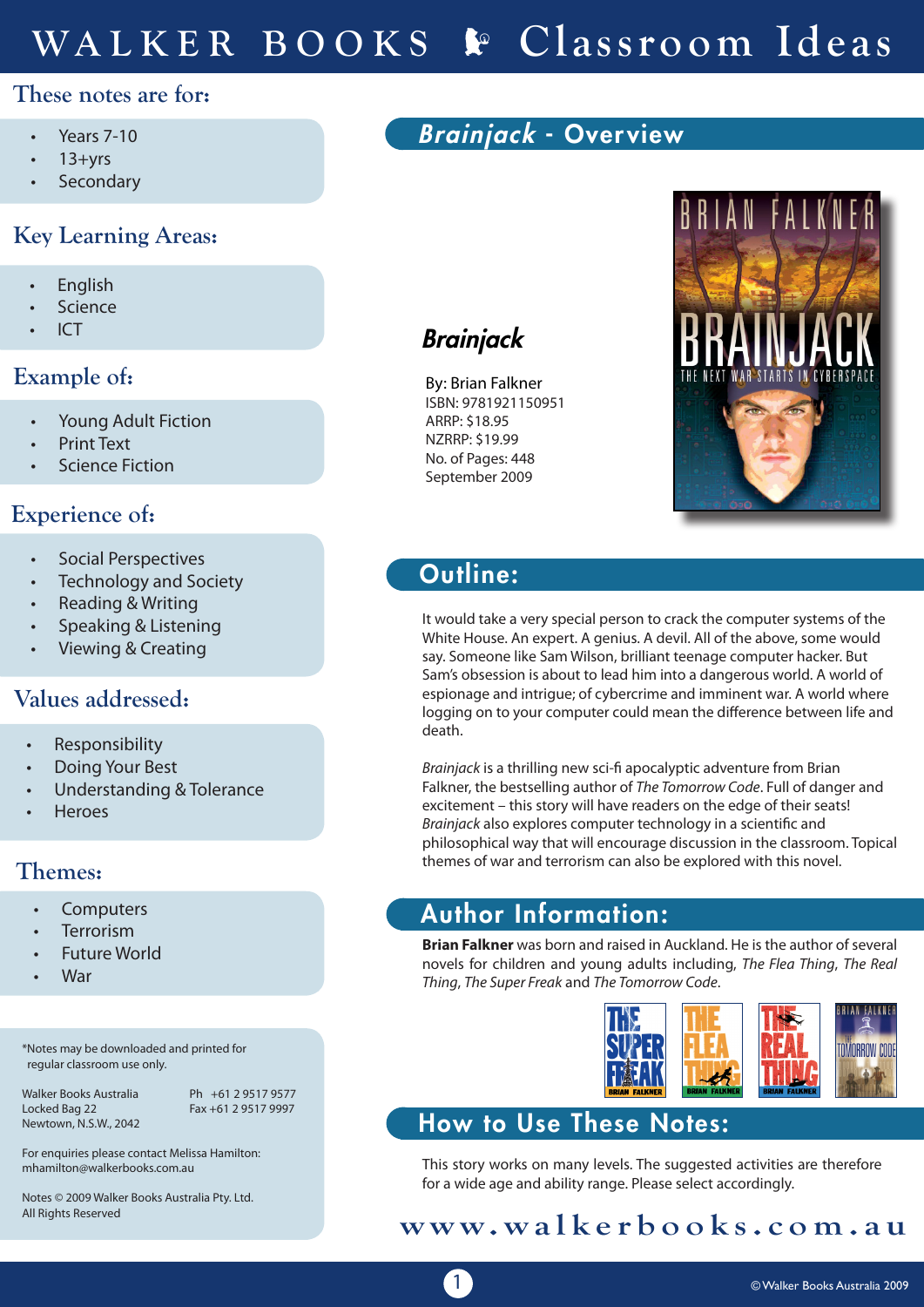### **Guided Reading Activities for** *Brainjack***:**

## **BEFORE READING** *Brainjack*

- View the front cover. Identify the title, author and tag line. Discuss what you think a "Brainjack" is? What does "next war" mean? Do you know of any wars that have happened previously? Research and discuss.
- Read the blurb. What is the purpose of a blurb? Where do you think this story is set? From reading the blurb and viewing the cover, write a brief description of what you think this story is about.
- Define the following words from the blurb:
	- espionage imminent cybercrime
	- hacker

## *Brainjack –* **BOOK ONE: BEGINNINGS**

### *Chapters 1-3*

- Read page 19. What does "size 40 type mean"? How do the words written this large have more impact? Discuss. What size font do you think has been used for this book? By looking at the imprint page can you work out what type of font has been used?
- After reading Chapter 1 write a brief description of Gamer Alley. The people there are described as "addicts" and Fargas mentions to Sam about getting a "quick hit". How is gaming perceived as a drug in this chapter? What other legal activities or drugs can you become addicted to? Discuss.
- Read page 27. Sam describes "wireless security" as a "contradiction in terms". What are the other contradictions he references? Why are they contradictions? Can you think of any others?
- Read page 29. "The Cold War" is referenced here. What was it and when was it? Which countries was it between?

### *Chapters 4-6*

- Who is Ursula? What is she and what does she do?
- Read pages 50-53. What are some of the scientific terms that are referred to e.g. receptor, neuro and brainwaves. Do you think it is possible for something technological to mimic part of the human body? Discuss.
- What are the four types of brainwaves discussed on page 52?
- Read pages 60-61. Sam discusses the codes that are used to encrypt the address of a hackers' convention. What are codes, how are they useful and how have they been used throughout history? Research.

## *Brainjack –* **PROLOGUE**

- Read the prologue. What is a prologue? What is the antonym of a prologue? Who is telling this story? What narrative style is the story written in?
- Read page 13. What is the ISBN of "Brainjack"? What is an ISBN? Where else can this number be found in the book?
- After reading the prologue have a class discussion about privacy? Do you feel that the internet is a safe place for information? How can you help to protect your personal information?

- On page 32 "the eye of Mordor" is referenced. What classic text is this referenced from and who wrote it?
- Read page 28-40. How do Sam's reactions relate to the sentence on the front cover of the book? What are the similarities between these actions and physical warfare? Discuss.
- Sam introduces viruses into the computer system. What is a virus and why is this biological term used to describe something technological? Research viruses, biological and technological, and how they work. What similarities are there between the two?
- Read Chapter 3. List all the problems that Sam has caused. If you couldn't use the internet, ATMs, mobile phones or television, how would this impact your life? Write a brief paragraph on what you think a world without telecommunications would be like.
- Read page 62. Who are 'Buzz Lightyear' and 'Darth Vadar'? How are these characters indicative of technology and computers?
- Read pages 66-68. Why would the White House need such tight security? List other places in the world that you think would need to protect themselves with online security.
- Who is currently the President of the United States of America? If you do not live in America, who is currently the leader of your country? When were they elected?

2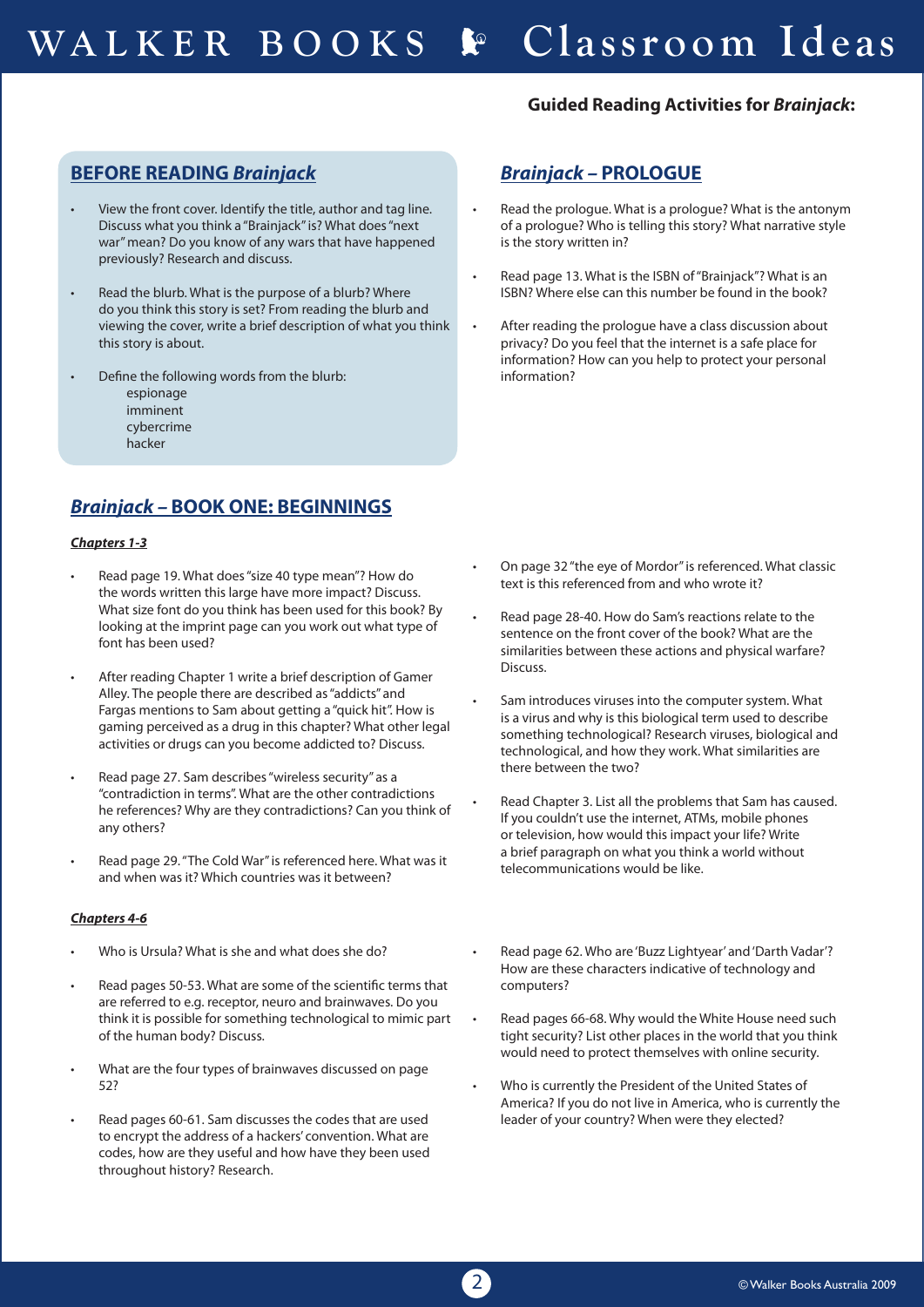### **Guided Reading Activities for** *Brainjack***:**

## *Brainjack –* **BOOK ONE: BEGINNINGS Cont ...**

### *Chapters 7-11*

- Read page 71. What computer programs do you use? Make a list of the computer programs that you use or have used and your competency with them. What is your favourite computer program and why?
- Read pages 72-73. What are the risks that Sam identifies? What type of risks do you think are involved with what Sam is doing? List.
- Read page 75. What is the "Mona Lisa"? Who painted this and what does it depict? Research this famous painting and find a visual reference of it.
- Read page 77. What is an avatar? Define. Draw a picture or write a description of what you would like your avatar to look like.
- Read page 81-83. Why do you think Sam's mother includes the model Thunderbird. Where else in the book has this been referenced? Why do you think this is important to Sam? Write a brief description of your most prized posession and why it is so important to you.
- Read pages 83-84. Why are New Zealanders called Kiwis? Where else is this name used? Research and discuss.

## *Brainjack – BOOK TWO:* **REVELATIONS**

### *Chapters 1-3*

- What is Silicon Valley famous for? Research this part of the world and locate it on a map. Why is this an ideal place to set this part of the story?
- Read pages 125-127. What does the term "wingman" mean and how does this term relate to plane flying? Research.
- What does it mean to defend something? In what other contexts can the word "defend" or "defence" be used? List.
- Read page 129-130. The phone "woofs" at Sam. Why do you think Sam chooses this sound? If you were writing the sound of a phone, how would you usually do it? Run a class survey to find out what everyone's mobile phone ringtone is.

### *Chapters 4-6*

- Read page 146-147. The camera sees things from different angles. Draw your classroom/home from three different angles. How might a surveillance camera view your world?
- Read page 150. Sam describes world mapping websites. Visit one of these e.g. Google maps. What different ways are the maps shown and how would each of these different views be useful?
- Read page 85-86. Kiwi mentions that Sam might be kept under the "terrorism act". What is an "act of terrorism" and what has Sam done that could be considered this?
- Read pages 90-91. Have you ever used a spreadsheet program? What is it and do you know any formulas that can be used in one of these programs? How are maths and computers interlinked?
- Read page 92. What information about you is kept online e.g. Facebook, Twitter, MySpace? Make a list.
- Use the description on page 94 and your own imagination to create a drawn map of Recton.
- Read page 95. What does Sam find out on Google? What have you discovered on Google before and what do you use it for? Have a class discussion about the accuracy of information on the internet.
- Read Chapter 11. What are some of the steps Sam takes to break out of prison? List.

- Read page 136-137. What are the historical events that are mentioned? What do you know about these and what else can you find out about them? List three major historical events in your country.
- Read Chapter 3 of Book Two. Sam wonders what his mother would be thinking. After reading this chapter write a brief description from the point of Sam's mother.

- Read Chapter 5 of Book Two. Why is Vienna unkind to Sam and doesn't like him? How has she been involved with him previously?
- Read page 158-161. How is Fargas's obsession with the game unhealthy? Have a discussion about why certain things are illegal. When do you think something should be made illegal and why?

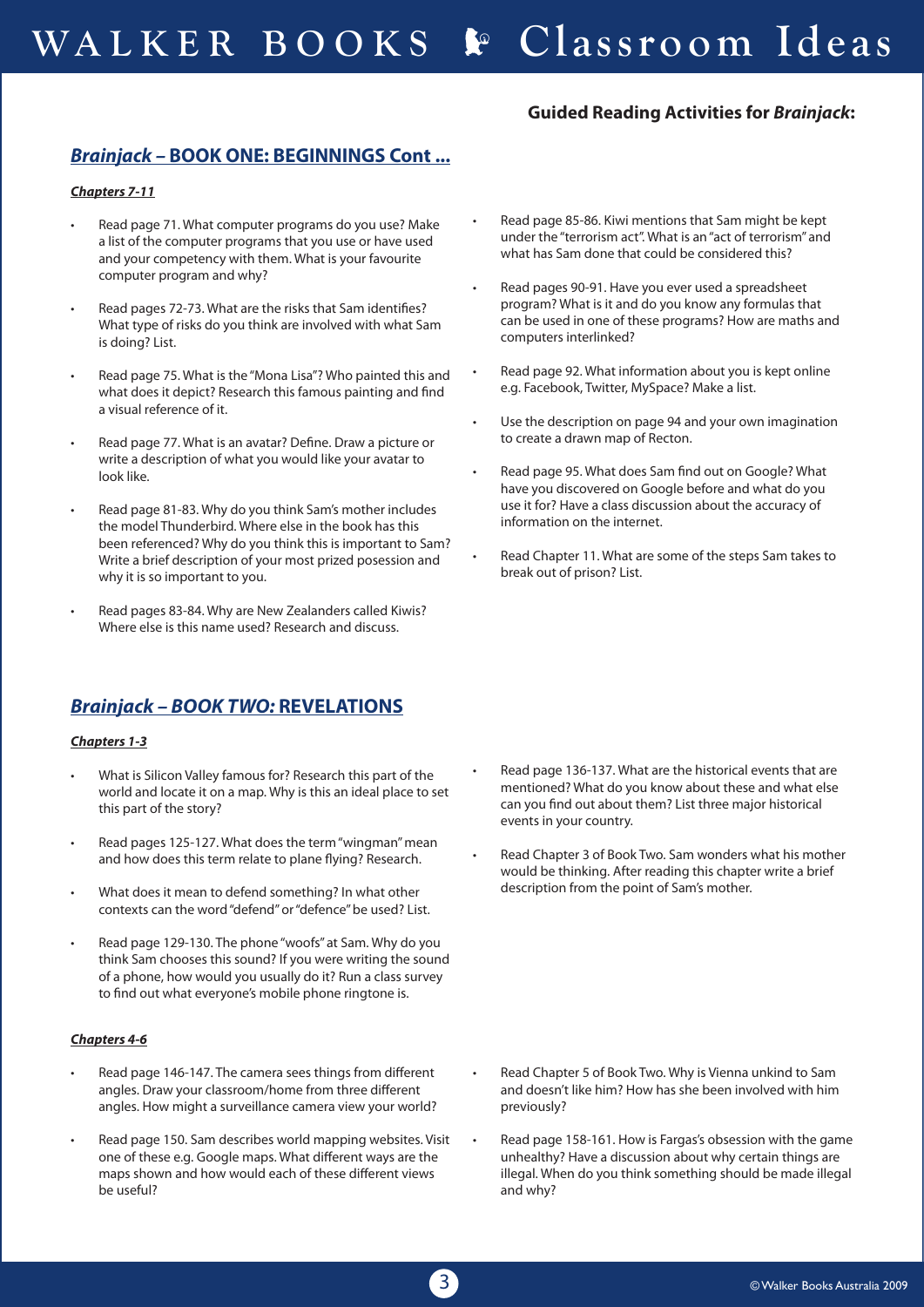### **Guided Reading Activities for** *Brainjack***:**

### *Brainjack – BOOK TWO:* **REVELATIONS Cont...**

### *Chapters 7-10*

- Read Chapter 7 of Book Two. What are the advantages of the neuro-headset? What is the major disadvantage?
- Re write the text messages on page 166 with correct spelling and grammar.
- Read Chapter 8 of Book Two. What is the definition of a "sidewinder"?
- What are some of the names given to the different predators that Sam is battling? Why are these effective names? Come up with five names that you think would also be suitable.

### *Chapters 11-13*

- What does Dodge mean when he says "There's always a bigger fish,"? How does this phrase relate to the events in this chapter?
- What is the definition of a "phantom"?
- How many elephants long is the Airbus? This seems a strange measurement. Can you find the real measurements for an Airbus? What other types of measurements are there?
- What is the definition of a "disclone" and why would it be an important tool in the "Field Kit"?

### *Chapters 14-16*

- Read Chapter 14 of Book Two. What have the terrorists been targeting? Although the actions are destructive, how might the outcome change your perspective of them? Discuss.
- Read the description of the room on page 217 and draw this image. Include Sam and Dodge in your drawing.
- Why does Swamp Witch have this name? What were the names of her predecessors?
- Read pages 234-235. List the steps that Dodge and Sam take when investigating what happened to Swamp Witch.

### *Brainjack – BOOK THREE:* **WISDOM**

### *Chapters 1-3*

- What is Dodge's full name? What is the significance of his name? (Hint: try removing the last three letters of each word). How does this hidden clue relate to his character?
- How are Ranger's thoughts changed about Dodge and Sam?
- The last line of Chapter 2 of Book Three is "And then he remembered everything". Based on the events in the previous chapter, what do you think it is that Jaggard remembers?
- Read Chapter 9 of Book Two. What is the plane protection system that was installed after 9/11? What was 9/11 and when did it happen? How is this scenario related to those events?
- What is "China Syndrome"? How does it apply to the situation in Chapter 9 of Book Two?
- Sam and the team are working for Homeland Security. Who is this organisation and what do they do? If you don't live in America, what is the equivalent of this in your country? Name the different organisations that you know of which protect your country and its people.
- What does 'DOS' stand for and how will it work for Sam and Dodge? (Pages 192-193).
- What is a SWAT Officer (page 209)? Research.
- Read Chapter 13 of Book Two. How do Tactical use the neuro-headsets and what for?
- After reading Chapter 13 of Book Two discuss who you think the "insider" might be and why?

- What is the *San Jose Mercury News* headline? Write this article and include your drawing from the previous activity as the main image.
- After reading Chapter 16 of Book Two, list the different moments when Sam tries to dissuade Dodge from investigating further.
- Why is machine code different from machine to machine? (Page 236)

- What false information has Kiwi been fed?
- What is the definition of "brain-washing"? How does this term apply in these circumstances?
- What is the definition of an "automaton"? (Page 253)
- Book Three of *Brainiack* is titled "Wisdom". How do these first three chapters contradict this word?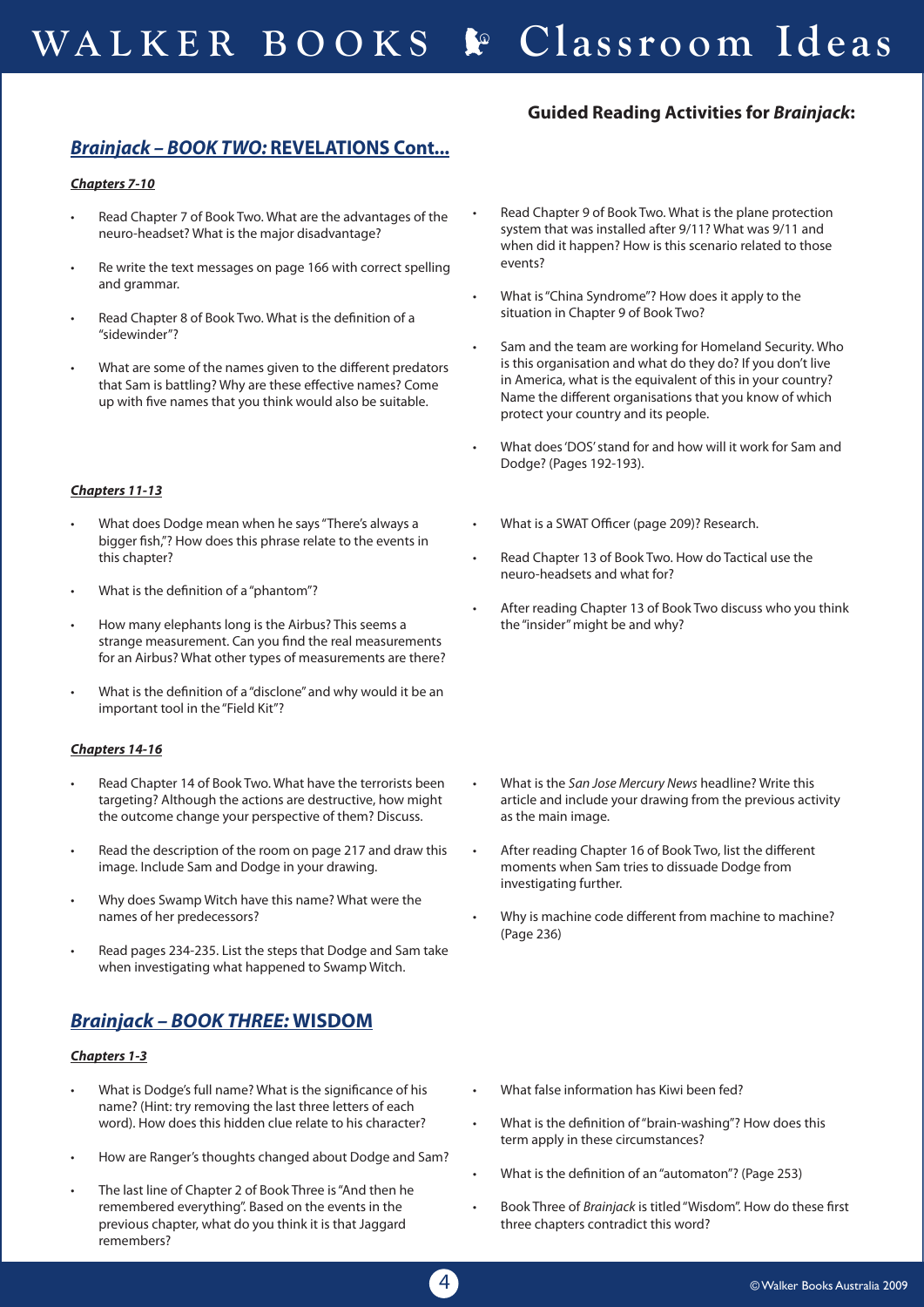### **Guided Reading Activities for** *Brainjack***:**

## *Brainjack – BOOK THREE:* **WISDOM Cont ...**

### *Chapters 4-6*

- What is the definition of malleable? (Page 258)
- Why do you think Vienna trusts Sam? Would you, if you were in his position? Discuss.
- What are the government vehicles fitted with so that they are traceable?
- Ranger had the thought for everyone to use the neuroheadsets? Why would this occur to him? How would this help the phantom?

### *Chapters 7-10*

- Sam fills in the blanks for Dodge, but this section of the story isn't actually written. Fill-in the blanks and write the description that you think Sam would give to Dodge.
- Read Chapter 8 of Book Three. Re-describe what the metasystem is and what Dodge calls it.
- What is the definition of "consciousness"?
- Read page 286. What is a prejudice? What might be some of these prejudices that Dodge talks about?

### *Chapters 11-13*

- How does Dodge fool Ranger in this chapter?
- What sort of team is coming to track Ranger? Why is this sort of team used and what are the advantages of it?
- Find the simile on page 302.
- What is the huge helicopter floodlight called? Why would it have this name?
- What type of car does Vienna choose for them to travel in?
- What is the definition of the word "omnipresent" and how is it used in Chapter 13 of Book Three?

### *Chapters 14-17*

- What is a "Geiger counter"? What does it count and who invented this?
- What is the definition of EMP?
- What has survived in the middle of the desolation and how has it survived?
- What is the question that Vienna asks Sam on page 329? Answer this question yourself? How do emotions help you remember situations? Discuss.
- Why should Vienna use cash instead of a credit card? (Page 268). Think about the items you have in your wallet/bag. What information could people obtain about you from these items? List.
- Why can't Ranger find Sam, Dodge and Vienna on the security cameras? How did their actions (in the previous chapter) prevent this?
- What is a plague? What are some famous plagues that have happened throughout history? Research and discuss.
- Read page 288. What is a "micro" level and what is a "macro" level?
- What is the message that is relayed over the teleprompter in this chapter? Where do you think this message has come from?
- What type of suits do they pick up at the hardware store? What are these and what do they protect you from? Research different types of protective clothing.
- What does Sam have to use because the GPS is offline? Can you think of any other electronic items that have replaced physical ones?
- Complete this sentence from Dodge. "We are our \_\_\_\_\_\_\_\_\_\_\_\_\_\_\_\_". Have an in-class debate/discussion around this topic.
- What does Vienna believe about the theory on memories? Do you agree with her? Discuss.
- Read Chapter 15 of Book Three. Whose perspective is this from? What narrative style is this chapter written in and why is it typed in italics?
- What does the term "neuro-phobic" (page 339) mean? What is a phobia? Research other phobias and the fears that they relate to.
- What happens on Sam's sixteenth birthday and what does he do to get back at them? Why would someone not like another person for being smart? Discuss.
- What is Ursula playing with in Chapter 17?